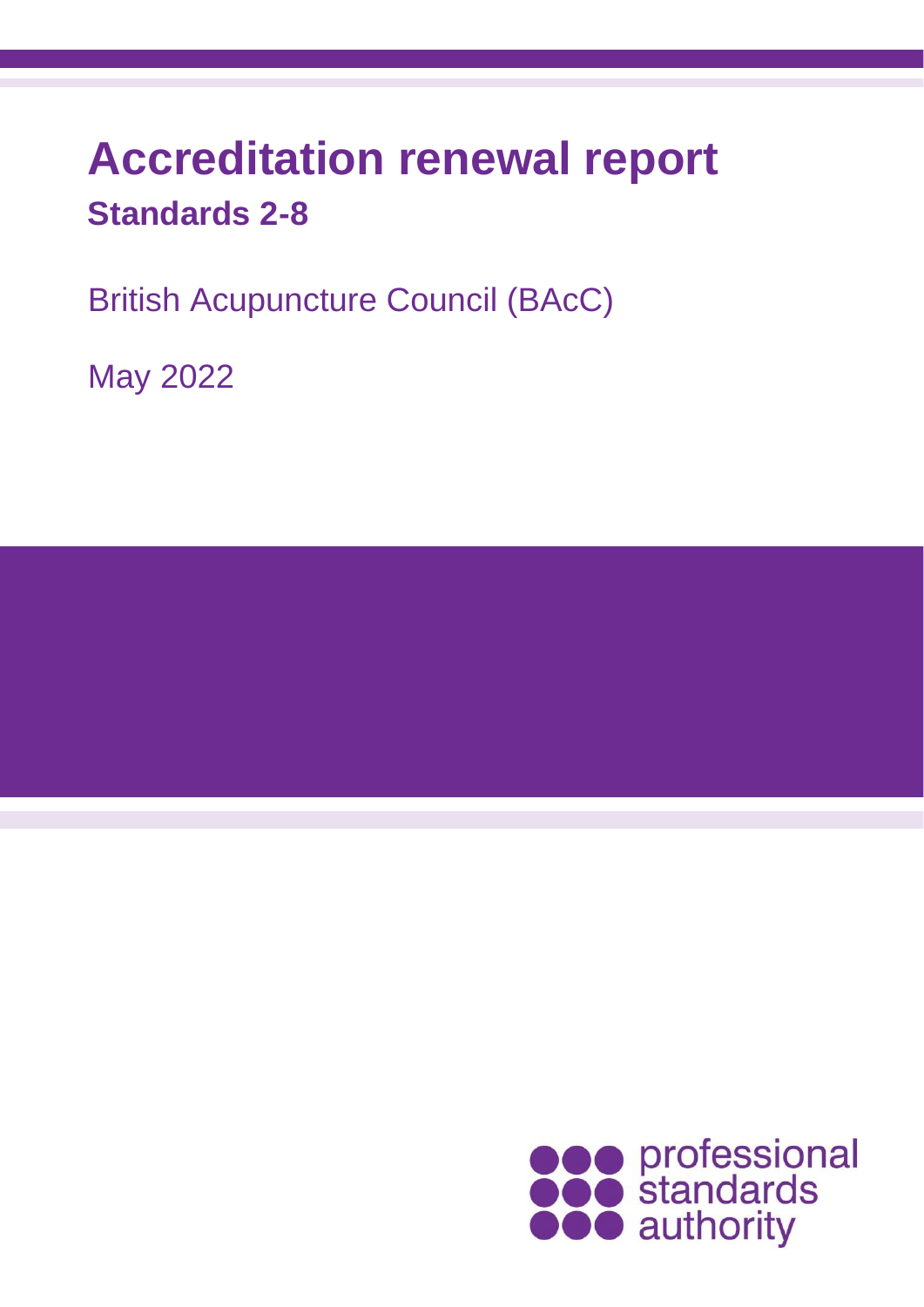### **Contents**

### **About the British Acupuncture Council**

The British Acupuncture Council (BAcC) registers:

• Acupuncturists practising traditionally based systems of acupuncture (TBSA)

Its work includes:

- Setting and maintaining standards of practise and conduct
- Maintaining a register of qualified professionals
- Assuring the quality of education and training
- Requiring registrants to keep up their skills up to date through continuing professional development
- Handling complaints and concerns raised against registrants and issuing sanctions where appropriate.

As of January 2022, there were 2156 registrants on BAcC's register.

BAcC was first accredited on 14 March 2013.

In May 2022 we renewed BAcC's accreditation with Conditions and Recommendations, as set out in this report.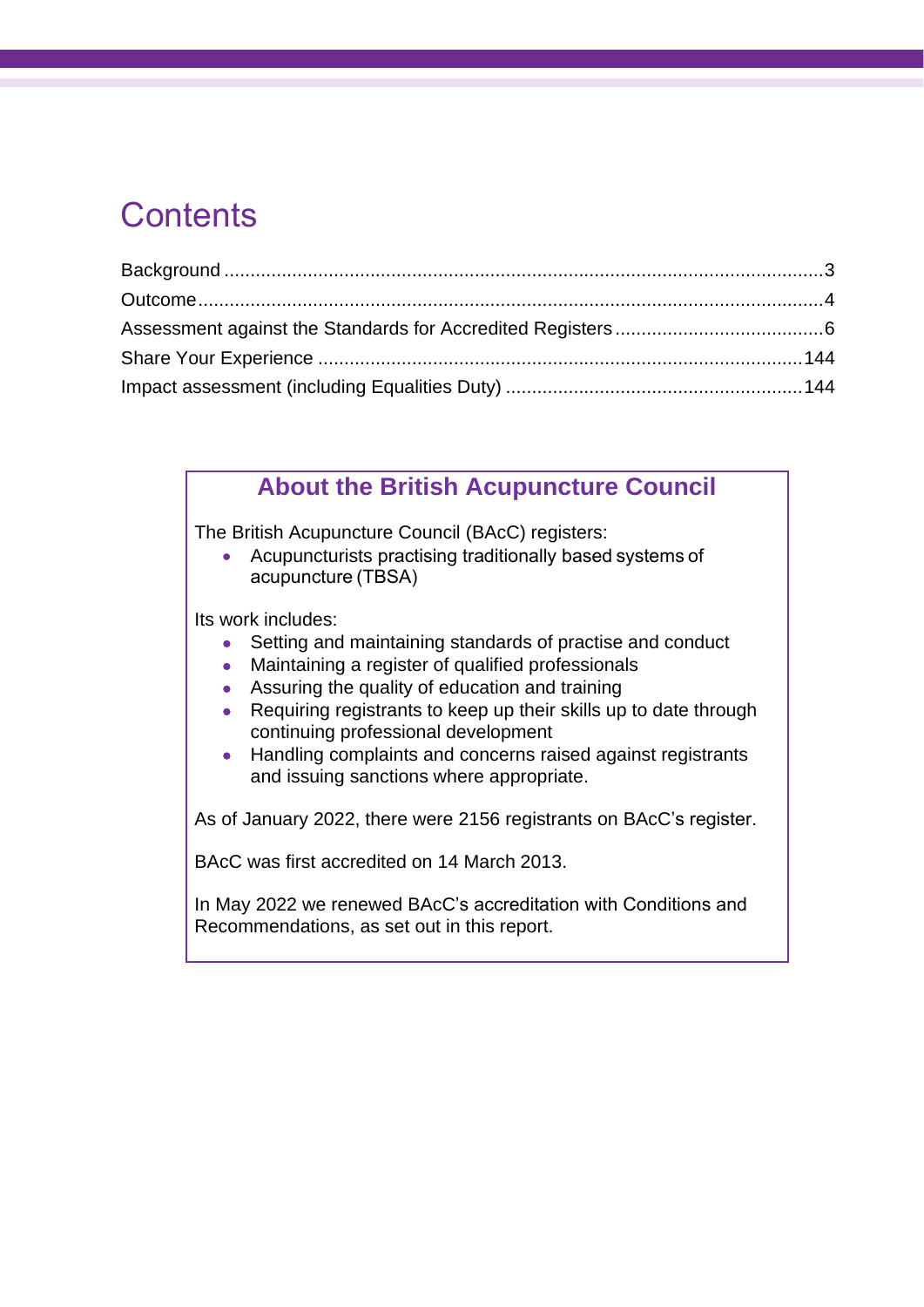### <span id="page-2-0"></span>**Background**

The Professional Standards Authority accredits registers ("Registers") of people working in health and social care occupations not regulated by law. To be accredited, organisations holding such registers must prove they meet our eight Standards for Accredited Registers<sup>1</sup> (the Standards). Once accredited, we check that registers continue to meet our Standards.

The current Standards were introduced in July 2021. This year, Registers will be assessed separately for Standard One. Standard One checks eligibility under our legislation, and if accreditation is in the public interest. This report covers Standards Two to Eight.

Registers usually have a full assessment against the Standards once every three years. They have an 'annual check' to see if there have been any significant changes or concerns since the previous assessment, in the meantime. More information about how we check that registers continue to meet our Standards can be found in our guidance<sup>2</sup>.

A full renewal assessment includes a review of:

- Evidence submitted by the register against our Standards
- Responses from stakeholders to our 'Share Your Experience' consultation
- An audit of the register and complaints handling processes

We check this information against our Minimum Requirements for accreditation<sup>3</sup>. An Accreditation Panel then decides whether the Standards are met. The Panel can issue Recommendations and Conditions.

- **Condition**  Sets out the requirements needed for the register to meet the Standards, within a set timeframe.
- **Recommendation** areas that would improve practice and enhance the operation of the register.

<sup>1</sup> [https://www.professionalstandards.org.uk/docs/default-source/publications/standards/standards-for](https://www.professionalstandards.org.uk/docs/default-source/publications/standards/standards-for-accredited-registers.pdf?sfvrsn=e2577e20_6)[accredited-registers.pdf?sfvrsn=e2577e20\\_6](https://www.professionalstandards.org.uk/docs/default-source/publications/standards/standards-for-accredited-registers.pdf?sfvrsn=e2577e20_6)

<sup>2</sup> [https://www.professionalstandards.org.uk/docs/default-source/accredited-registers/guidance](https://www.professionalstandards.org.uk/docs/default-source/accredited-registers/guidance-documents/annual-review-process-guide.pdf?sfvrsn=e5c7220_18)[documents/annual-review-process-guide.pdf?sfvrsn=e5c7220\\_18](https://www.professionalstandards.org.uk/docs/default-source/accredited-registers/guidance-documents/annual-review-process-guide.pdf?sfvrsn=e5c7220_18)

<sup>3</sup> [https://www.professionalstandards.org.uk/docs/default-source/accredited-registers/standards-for](https://www.professionalstandards.org.uk/docs/default-source/accredited-registers/standards-for-accredited-registers/accredited-registers-evidence-framework-for-standards.pdf?sfvrsn=55f4920_6)[accredited-registers/accredited-registers-evidence-framework-for-standards.pdf?sfvrsn=55f4920\\_6](https://www.professionalstandards.org.uk/docs/default-source/accredited-registers/standards-for-accredited-registers/accredited-registers-evidence-framework-for-standards.pdf?sfvrsn=55f4920_6)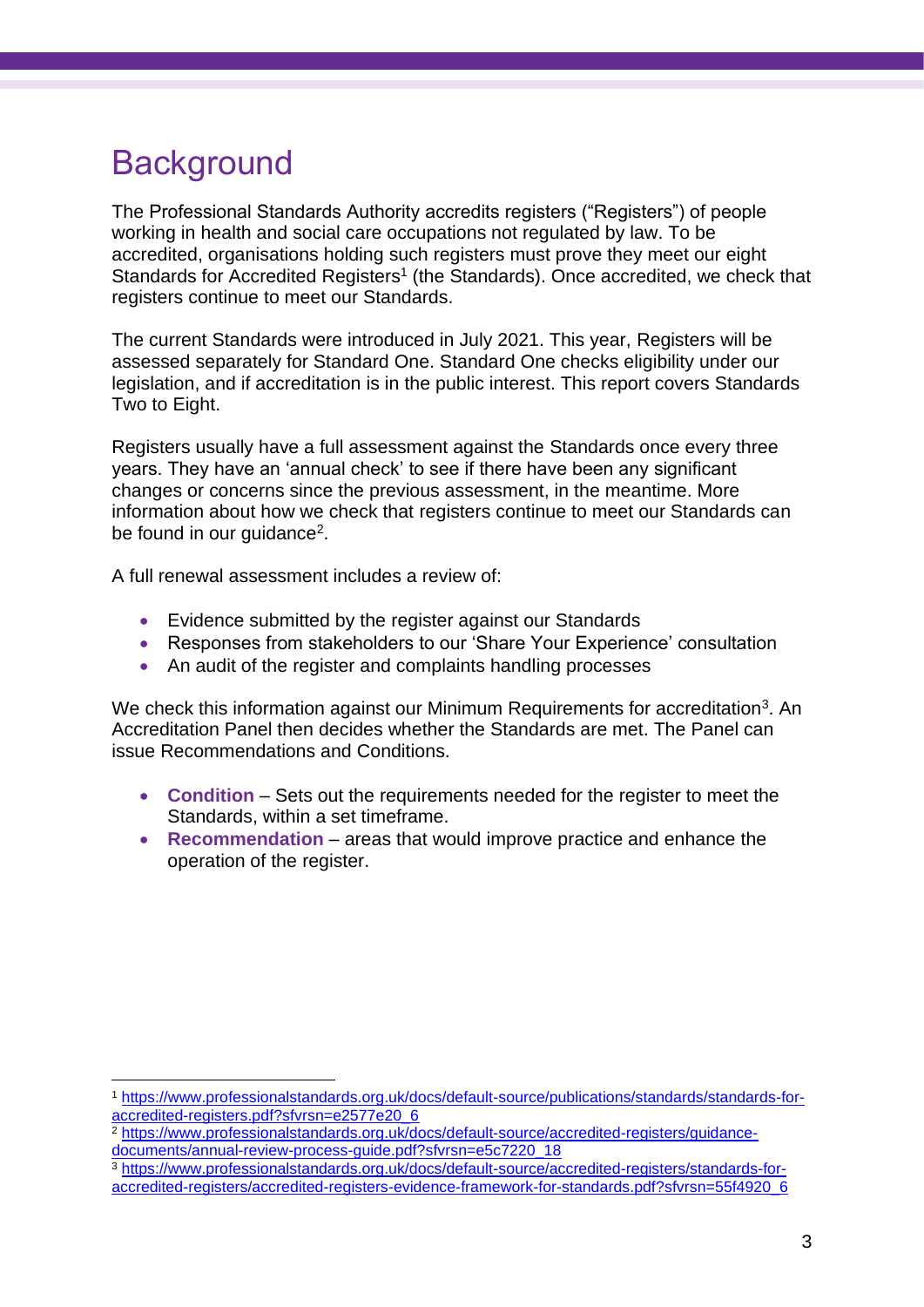### <span id="page-3-0"></span>**Outcome**

### **We renewed the BAcC's accreditation with Conditions and Recommendations.**

#### **Positive findings about BAcC:**

- BAcC has published comprehensive information about the evidence base for acupuncture. These resources will assist registrants to promote accurate and helpful information about the benefits of acupuncture and related practices.
- BAcC has developed advertising guidance for registrants.
- We saw that BAcC is taking action to address registrants' websites that do not comply with its codes.
- BAcC has committed to developing and publishing its vision for Equality, Diversity and Inclusion (EDI). It aims to collaborate with registrants and staff from diverse groups to set its vision for EDI.
- We saw that work is already in progress to address some issues identified in our assessment.

### **Conditions**

- **1.** BAcC's new register website must clearly communicate the following:
	- a) information about its requirements and processes for registration and renewal, referencing its codes of conduct, required level of education, insurance, CPD and other essential requirements. (paragraph 2.6)
	- b) BAcC must publish definitions of its categories of registration. (paragraph 2.12)
	- c) BAcC must publish registrants' identification numbers against their register entries. (paragraph 2.16)
	- d) BAcC must publish its Exceptional Circumstances policy setting out how it will approach requests not to appear on the public register. (paragraph 2.19)
	- e) BAcC must make its regulatory and complaints handling roles clear on its website landing page. (paragraph 5.4)

BAcC must provide its plan of how its requirements will be addressed on its new website within three months of publication of this report.

**2.** BAcC must review and update its risk matrix. The matrix must demonstrate awareness of the risk that registrants' advertising may, if unaddressed, lead to harm. BAcC must provide an updated version of its Risk matrix to the Accreditation team within three months of publication of this report. (paragraph 7.5)

### **Recommendations**

**1.** BAcC should develop proportionate appeals procedures for applicants found not to meet its standards for entry. (paragraph 2.8)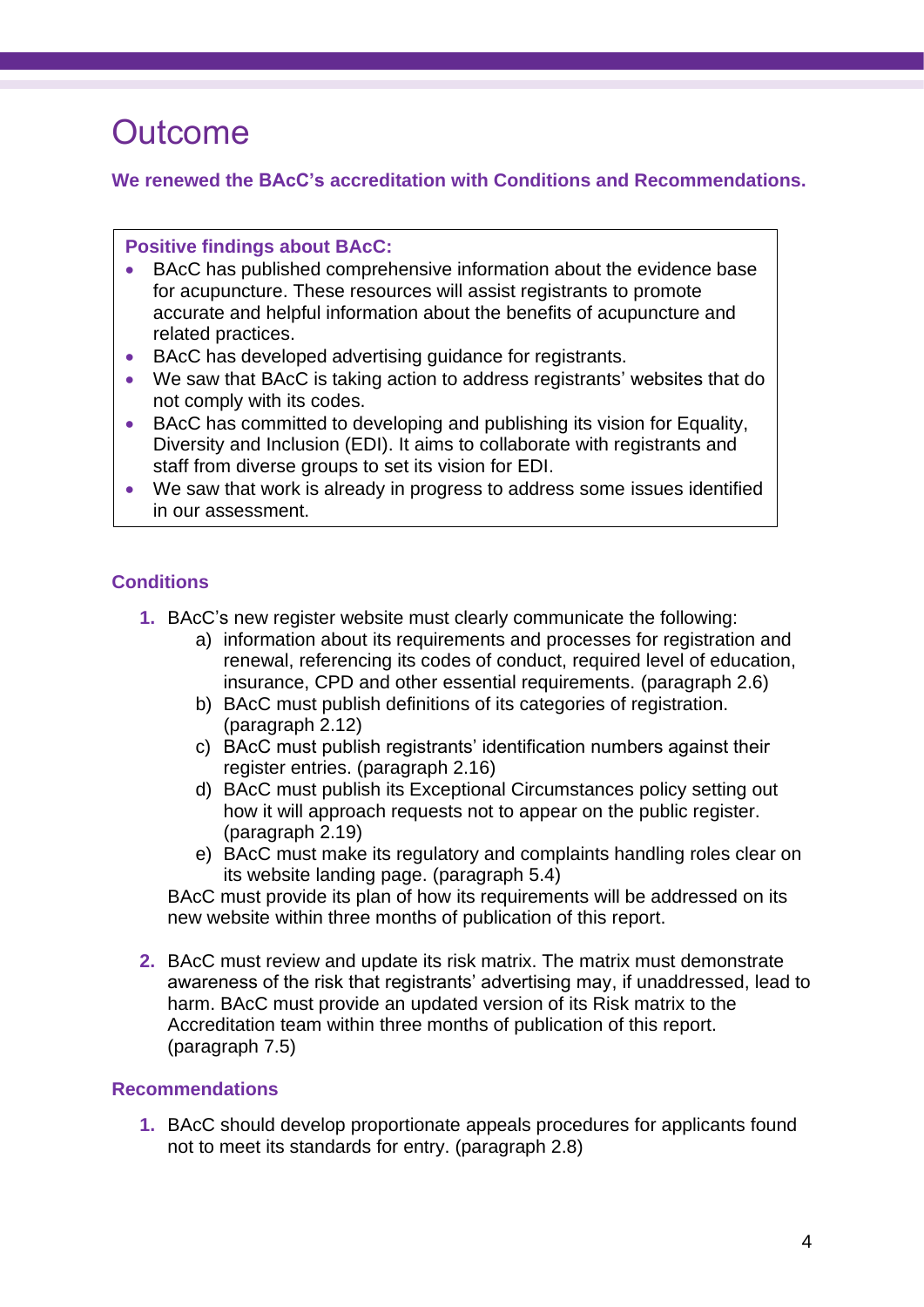- **2.** BAcC should develop protocols to ensure the appropriate handling of safeguarding concerns, referrals to appropriate bodies, and that actions it takes do not conflict with that of other bodies. (paragraph 3.14)
- **3.** BAcC should develop mechanisms to assure that all its registrants hold current insurance. (paragraph 3.18)
- **4.** BAcC should develop and carry out its policy review schedule. (paragraph 4.7)
- **5.** BAcC should develop 'indicative sanctions', screening and other guidance to help assure that complaints decisions are fair, consistent, and transparent. (paragraph 5.7)
- **6.** BAcC should consider how it can assure that it learns from complaints decisions. (paragraph 5.9)
- **7.** BAcC should publish excerpts from its Governing Board minutes, relevant committees' meeting minutes, or other key documents, that are in the public interest. (paragraph 6.8)
- **8.** BAcC should periodically review its risk register to ensure that it is monitoring risks relating to the practice of registrants, and the effectiveness of its mitigating actions. (paragraph 7.7)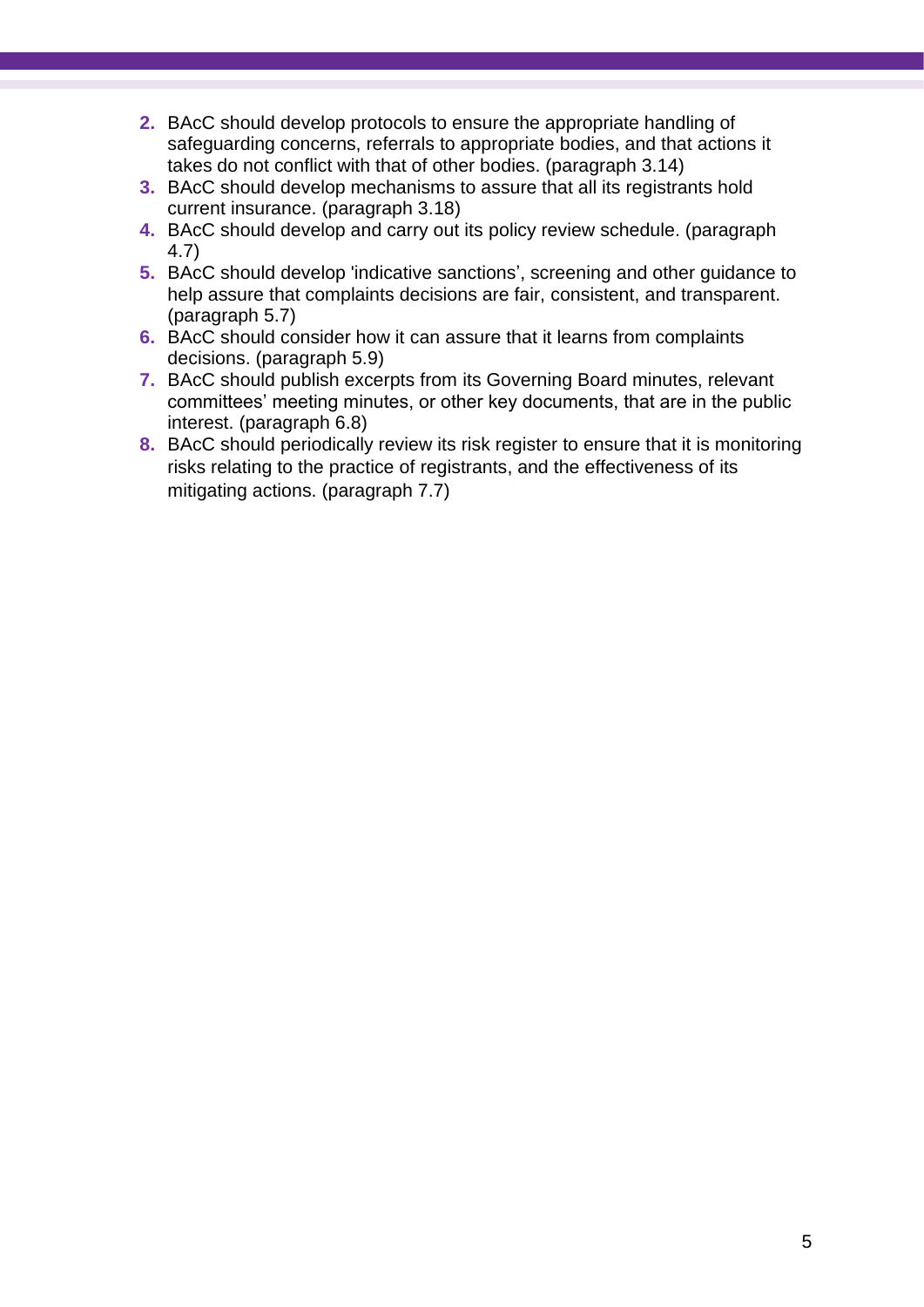### Assessment against the

### Standards for Accredited Registers

#### **Standard 2: Management of the register**

- 2.1 Information on how to join BAcC's register and appear on its 'Find an acupuncturist service' is presented on BAcC's Join Us webpage<sup>4</sup>.
- 2.2 At the time of assessment, registration was open only to graduates of courses accredited by the British Acupuncture Accreditation Board (BAAB). The BAAB accredits higher-education level programmes leading to professional acupuncture qualifications. We checked BAcC's standards of education and training under Standard 4.
- 2.3 BAcC previously accepted applications from practitioners who could pass a test of competence of traditional-Chinese acupuncture. BAcC had closed this route to help manage its resource capacity during the Covid-19 pandemic. BAcC told us that if it does re-open this route to the register, it will first review that process and develop an appeals procedure. BAcC must notify us prior to re-opening this route so we can consider if a Notification of Change assessment is required<sup>5</sup>.
- 2.4 We noted that applicants are invited to email BAcC to request an application form and will be provided with information about its standards and entrance requirements. Applicants and renewing-registrants must complete a mandatory declaration form confirming they will meet BAcC's requirements.
- 2.5 We considered that while BAcC's professional codes and standards of practice are published on its website, these are not clearly linked to BAcC's registration processes. There is also no information about essential requirements such as holding indemnity insurance, and completion of CPD. Following our overall assessment, we issued BAcC **Condition One** which requires it to publish information relating to several Standards when it releases its planned new website. As part this we required BAcC to publish information about its application requirements and processes.
- 2.6 **Condition 1a:** BAcC must make its requirements and processes for registration and renewal clear, referencing its codes of conduct, level of education, insurance, CPD and other essential requirements.
- 2.7 BAcC requires registrants who voluntarily left the register over three years ago to re-apply by completing a self-assessment of their competence. Applications will be rejected if insufficient information was provided. We noted there is no appeal process for if applications through this route are rejected.
- 2.8 **Recommendation One:** BAcC should develop proportionate appeals procedures for applicants found not to meet its standards for entry.

<sup>4</sup> Join Us – [BAcC \(acupuncture.org.uk\)](https://acupuncture.org.uk/join-us/)

<sup>5</sup> [https://www.professionalstandards.org.uk/docs/default-source/accredited-registers/guidance](https://www.professionalstandards.org.uk/docs/default-source/accredited-registers/guidance-documents/notification-of-change-process-guide.pdf?sfvrsn=33d37520_8)[documents/notification-of-change-process-guide.pdf?sfvrsn=33d37520\\_8](https://www.professionalstandards.org.uk/docs/default-source/accredited-registers/guidance-documents/notification-of-change-process-guide.pdf?sfvrsn=33d37520_8)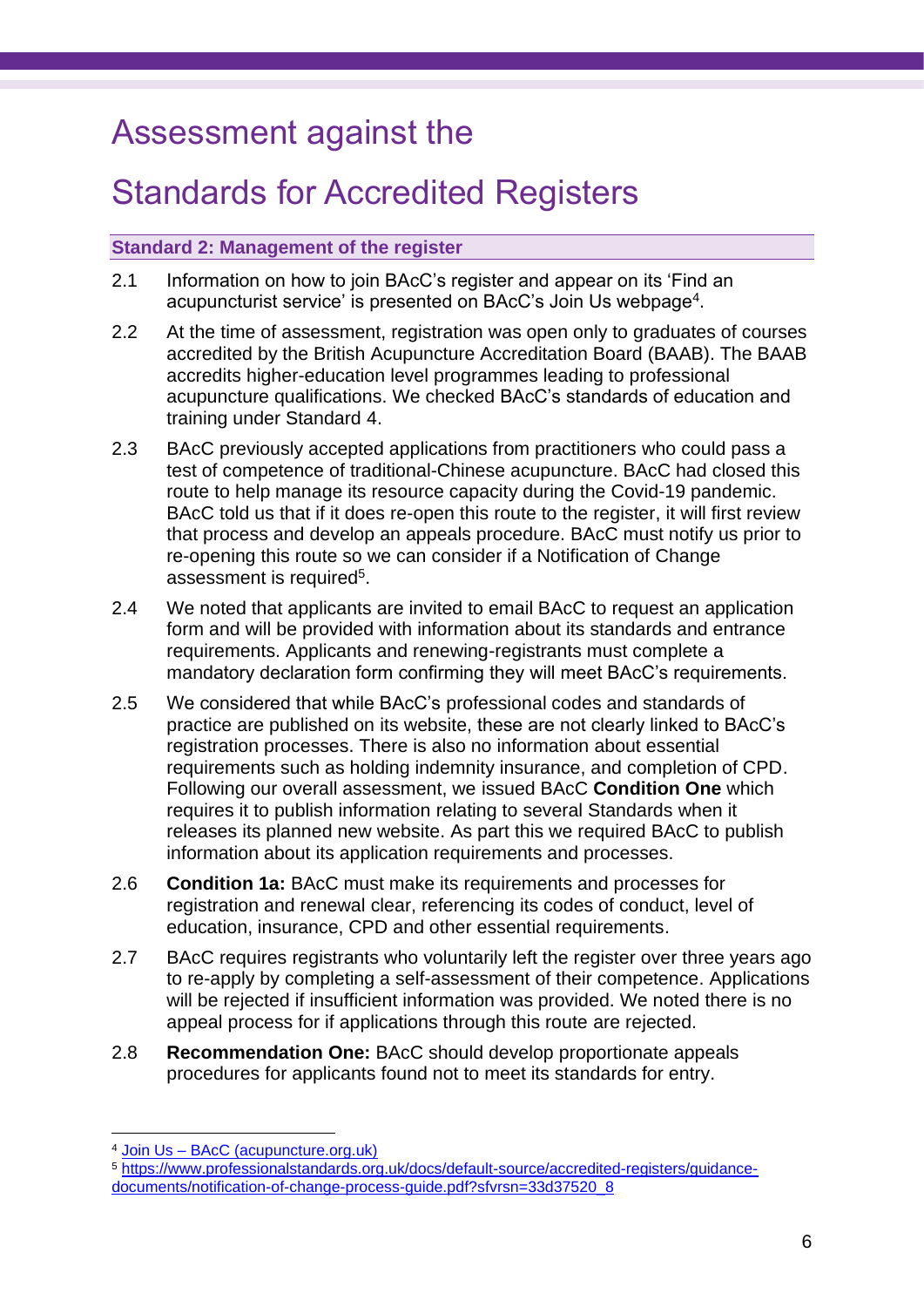- 2.9 People wishing to find a registered acupuncturist can check the Practitioner Register<sup>6</sup> and Find An Acupuncturist (FAA)<sup>7</sup> pages on BAcC's website. The Register provides a list of registrants and links to individuals' member profiles.
- 2.10 We noted that BAcC has non-practicing and 'Fellowship' levels of registration. Non-practicing registrants do not appear on the public register or FAA. Fellows only appear if they also meet BAcC's registration requirements.
- 2.11 We considered that while BAcC does not have many grades of registration, those it does have are not clearly explained on its website. There was a potential risk that people could assume that, for example, practitioners marked as 'non-practising members' may be insured when they are not required to be. We required BAcC to address this as part of **Condition One.**
- 2.12 **Condition 1b:** BAcC must publish definitions of its categories of registration.
- 2.13 BAcC's register entries do not include the level of qualification a registrant holds; however all registrants will have BAAB accredited qualification, or have been assessed as having equivalent competence under its now-defunct equivalence process. Although routes to the register are limited and clearly defined, it is important that the register provides information about qualifications or training that have led to registration. We required BAcC to address this as part of **Condition One.**
- 2.14 BAcC told us that its new website will allow registrants to provide a short biography covering their special interests and additional training. The information will be checked by BAcC before publication to ensure these met its standards. Registrants would not be able to remove or alter essential information from their profiles.
- 2.15 BAcC allocates unique identification numbers to registrants however these are not published on the register. This may make it difficult to distinguish between similarly named registrants, particularly if they work in the same area and across multiple clinics. We required BAcC to publish registrant identification numbers on its public register as part of **Condition One**.
- 2.16 **Condition 1c:** BAcC must publish registrants' identification numbers against their register entries.
- 2.17 We require Accredited Registers to publish all practitioners that meet its standards for registration on their public registers. At its initial assessment, BAcC raised the issue of a registrant wishing to not be displayed on the register as this would expose them to a real risk of harm. We accepted this and developed a precedent requirement for registers to set out the circumstances that registrants might not appear on the register. These were then referred to as 'exceptional circumstances' policies.
- 2.18 We noted that BAcC's Exceptional Circumstances policy is no longer visible however its website states that registrants could choose not to be published, but it could be contacted for information about a practitioner. BAcC's reasons for allowing requests for removal were not explained to the public and it was not clear what would happen if a registrant under sanction made such a

<sup>6</sup> Practitioner register – [BAcC \(acupuncture.org.uk\)](https://acupuncture.org.uk/membership/practitioner-register/)

<sup>7</sup> Find an acupuncturist – [BAcC \(acupuncture.org.uk\)](https://acupuncture.org.uk/find-an-acupuncturist/)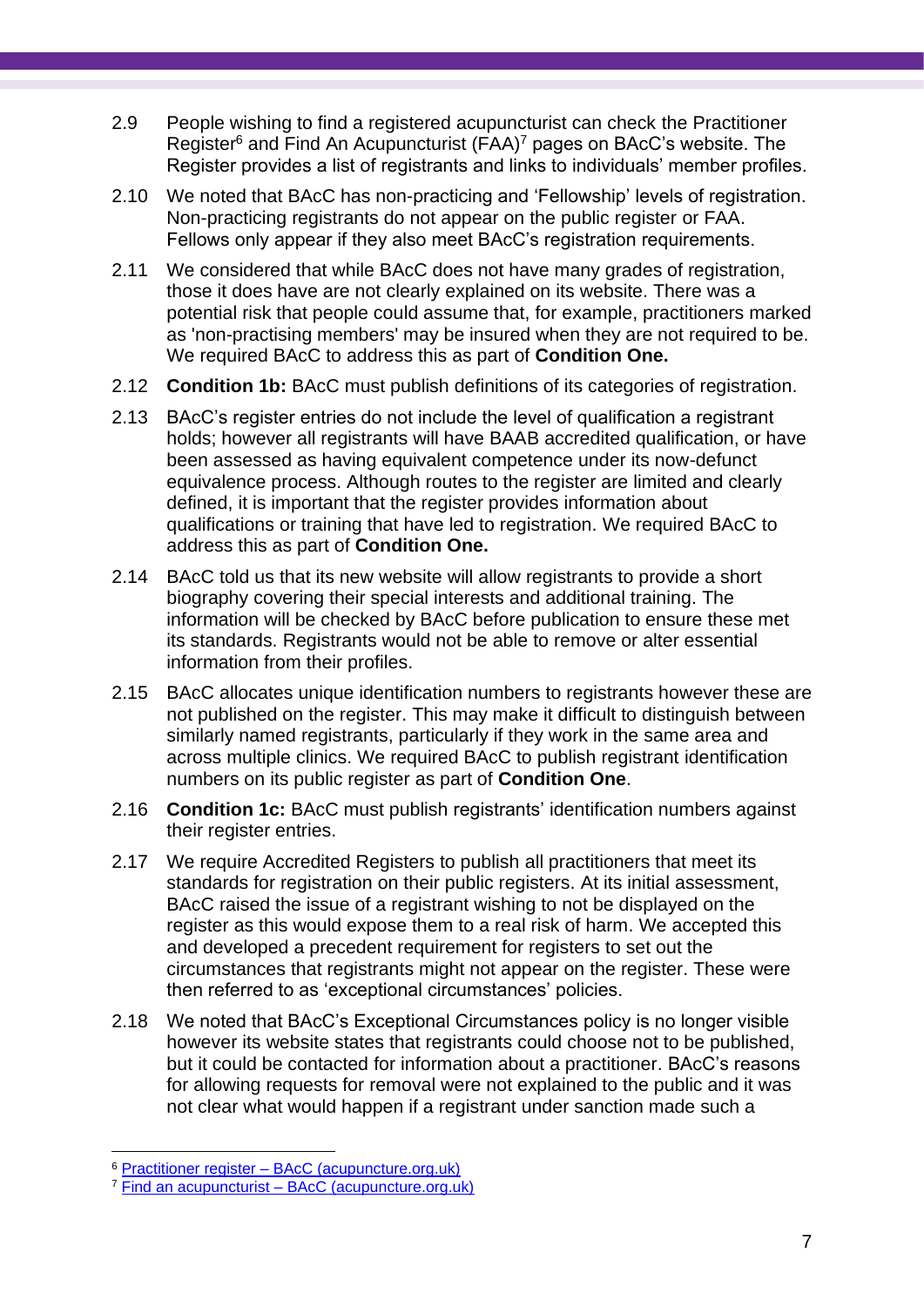request. We required BAcC to publish its Exceptional Circumstances policy as part of **Condition One.**

2.19 **Condition 1d:** BAcC must publish its Exceptional Circumstances policy setting out how it will approach requests not to appear on the public register.

#### **Standard 3: Standards for registrants**

- 3.1 At the previous Annual Review, we considered concerns that BAcC registrants' advertising may have breached standards set by the Advertising Standards Authority (ASA) and Committee for Advertising Practice (CAP). Following our assessment, we issued the following Conditions:
- 3.2 **2021 Condition Two:** BAcC was to complete a review of its Codes and relevant guidance to ensure that its requirements in terms of advertising are clear for registrants. Their review was to ensure that expectations of registrants to provide clear and accurate information applies in face-to-face settings, as well as written communications and advertising. BAcC was to provide copies of any updated policies, procedures and guidance to the Authority within three months of publication of the Condition.
- 3.3 **2021 Condition Three:** BAcC was to carry out a review of the information it provides on its own website to ensure consistency with the CAP codes and develop a system to ensure that its registrants are also in compliance with those codes. BAcC was to provide a report to the Authority within three months of publication of the Condition, describing outcomes of the review and the monitoring system put in place.
- 3.4 **2021 Condition Four:** BAcC was provide a report to the Authority after the first three months of monitoring had taken place, setting out findings and actions taken.
- 3.5 We found that BAcC had met the above Conditions. We published reports of Conditions Two and Three<sup>8</sup> and Condition Four<sup>9</sup> confirming this.
- 3.6 Following our 2022 review we were satisfied that appropriate standards for professional behaviour, including advertising, were set out in BAcC's Code of Professional Conduct and Code of Safe Practice. BAcC's requirements make clear that registrants' advertising must conform to CAP Codes, as well as its own current guidelines. BAcC showed us its Guide to Advertising, monitoring processes and other material relating to the above Conditions.
- 3.7 BAcC shared with us proposed sanctions it could apply if a registrant breached its advertising standards. If a registrant advertised a treatment without being able to provide sufficient evidence of its efficacy, different sanctions could be applied. Claims would be tested against four levels of known evidence ranging from 'evidence of positive effect' to 'no evidence of effect'. Depending on the level breached, and any ruling by the ASA, actions taken would include noting that that registrant was in breach of its advertising

<sup>8</sup> [https://www.professionalstandards.org.uk/docs/default-source/accredited-registers/panel](https://www.professionalstandards.org.uk/docs/default-source/accredited-registers/panel-decisions/bacc-2021-condition-review.pdf?sfvrsn=42834820_4)[decisions/bacc-2021-condition-review.pdf?sfvrsn=42834820\\_4](https://www.professionalstandards.org.uk/docs/default-source/accredited-registers/panel-decisions/bacc-2021-condition-review.pdf?sfvrsn=42834820_4)

<sup>9</sup> [https://www.professionalstandards.org.uk/docs/default-source/accredited-registers/panel](https://www.professionalstandards.org.uk/docs/default-source/accredited-registers/panel-decisions/2112-bacc-condition-4.pdf?sfvrsn=62954b20_2)[decisions/2112-bacc-condition-4.pdf?sfvrsn=62954b20\\_2](https://www.professionalstandards.org.uk/docs/default-source/accredited-registers/panel-decisions/2112-bacc-condition-4.pdf?sfvrsn=62954b20_2)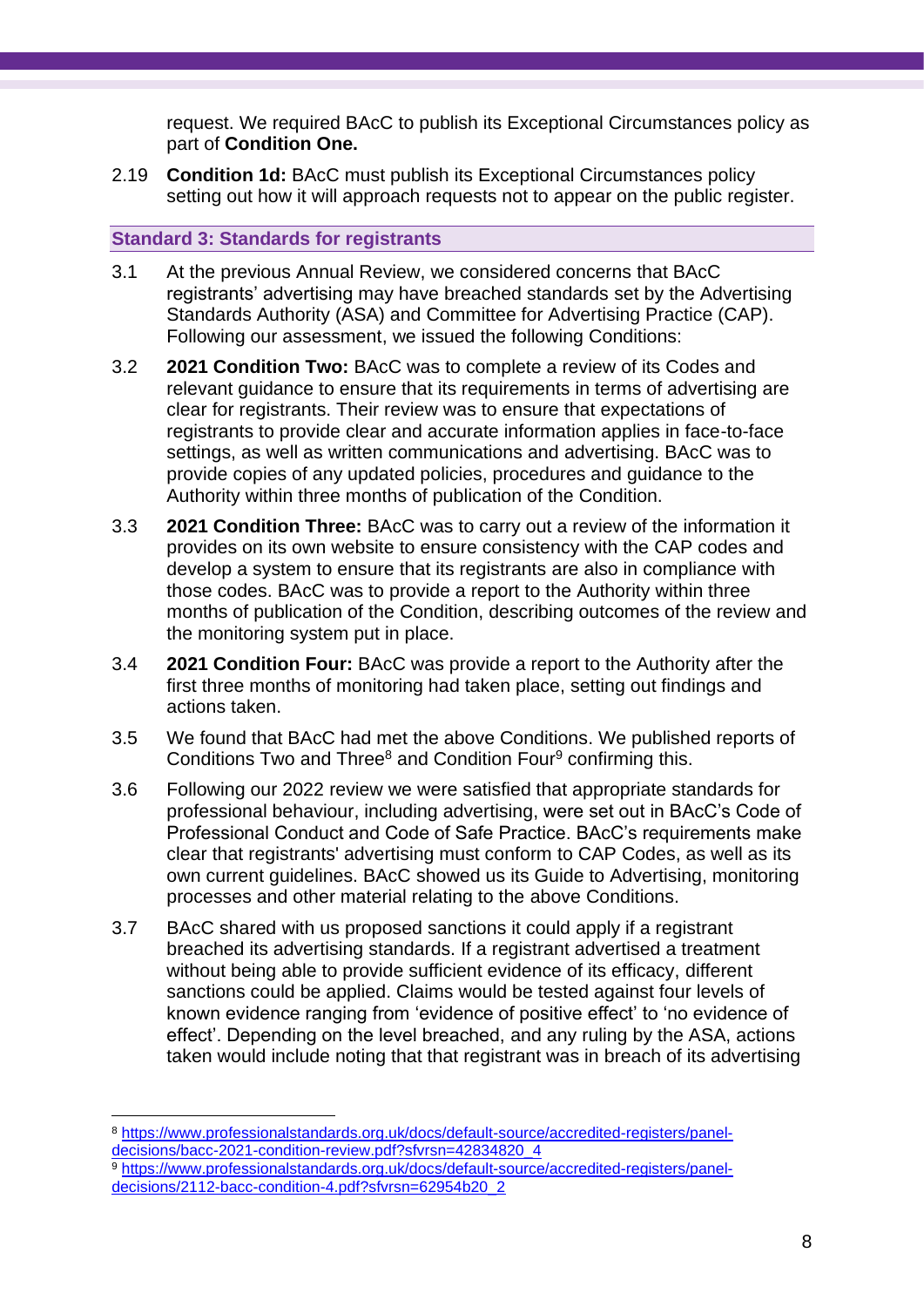standards on register entries or referring the registrant to a Professional Conduct Hearing.

- 3.8 We considered that the proposed sanctions appeared to rely on the authority and decisions of the ASA rather than the standards BAcC set for registrants. We considered that breaches of its standards for any 'level of evidence', might potentially require consideration under BAcC's disciplinary processes. We acknowledged that BAcC continued to work on these processes and would review developments at its next annual check.
- 3.9 We will also check up on BAcC's monitoring processes as well as conducting our own checks. BAcC should keep its processes under review and depending on its findings over the next year, consider if its current 1% of registrants audit is sufficient.
- 3.10 BAcC's Standards of Competence are set out within its Standards of Education and Training for Acupuncture (SETA) which must be delivered by training providers with BAAB accreditation. They set out the outcomes required to meet BAcC's entry standards. Graduates of BAAB-accredited courses are eligible to register with BAcC.
- 3.11 BAcC provided us with comprehensive information about its CPD requirements. We noted that CPD requirements were not made clear on the Join Us webpage. We required BAcC to address this as part of **Condition One.**
- 3.12 We noted that BAcC has a comprehensive 'Safeguarding young people and vulnerable adults policy' which helps registrants to appropriately report concerns about the welfare of children, young people and adults at risk because of abuse, neglect or self-harm.
- 3.13 We also wanted to understand how BAcC would manage safeguarding concerns. BAcC confirmed its safe practice officer has undertaken safeguarding training but it does not have its own protocols. In line with decisions for other Accredited Registers, we issued a Recommendation:
- 3.14 **Recommendation Two**: BAcC should develop protocols to ensure the appropriate handling of safeguarding concerns, referrals to appropriate bodies, and that actions it takes do not conflict with that of other bodies.
- 3.15 We were satisfied that appropriate standards for business practice were set out in BAcC's Code of Professional Conduct and Code of Safe Practice. These included licensing requirements, clinical hygiene standards, and requirements to prominently display fee structures within clinic or treatment rooms.
- 3.16 We noted that BAcC requires registrants to hold indemnity cover, and unless registrants are also medical practitioners or practising 'high risk therapies', they must use BAcC's insurance provider. We did not think that BAcC's requirements in this area are made clear on its website. We required BAcC to address this within **Condition 1a**.
- 3.17 BAcC also told us that at present, it does not require registrants not covered by its own insurance scheme to provide evidence of their insurance cover at annual renewal of registration. We considered that BAcC should have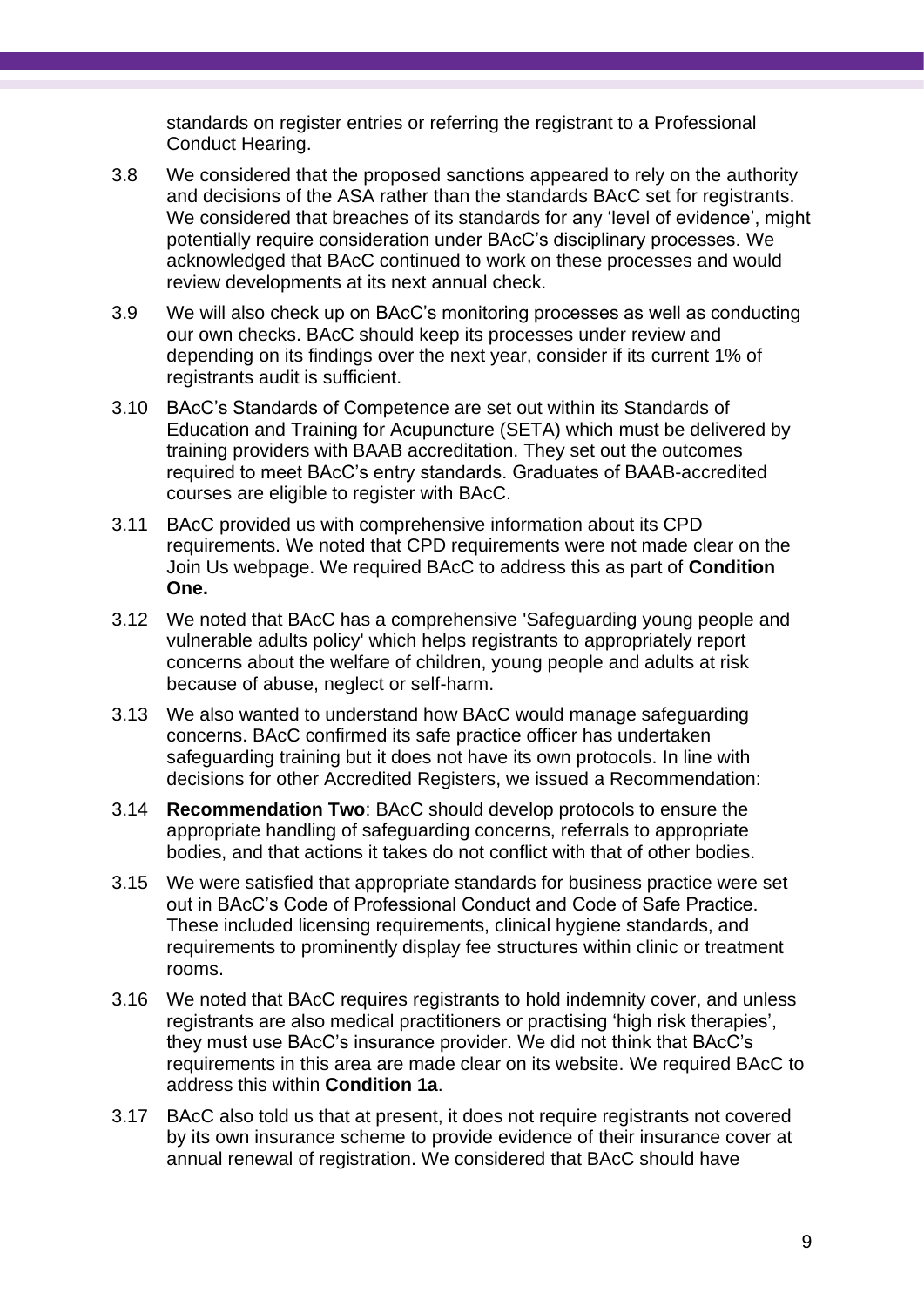mechanisms in place to assure that all its registrants hold current insurance and issued a Recommendation.

3.18 **Recommendation Three**: BAcC should develop mechanisms to assure that all its registrants hold current insurance.

#### **Standard 4: Education and training**

- 4.1 BAcC registrants must have graduated from a British Acupuncture Accreditation Board (BAAB) accredited training provider that deliver the competencies set out in BAcC's Standards of Education and Training (SETA).
- 4.2 BAAB-accredited programmes provide training at Quality Assurance Agency (QAA) Framework for Higher Education Qualifications Level 6. This is equivalent to a Bachelor of Science (BSc)'. Of BAAB's seven accredited providers, four offer QAA-assured BSc(Hons) degrees. The remaining three award 'licentiates'.
- 4.3 Some existing registrants may have previously been assessed as meeting BAcC's standards through objective equivalency-assessments, however this route to the register has been removed.
- 4.4 We noted that BAcC's SETA and public Standards of Practice for Acupuncture (SPA) were over ten years old and asked BAcC about its plans to review its training standards. BAcC confirmed that a review of the SETA is currently underway. BAcC aims to complete the revised SETA, and accompanying SPA within 2022. We will check this in due course.
- 4.5 BAcC assures that the BAAB is delivering accreditation of training on its required standards through its representation on the BAAB's board, and through regular consultation. BAcC told us that any concerns about BAAB would be considered by BAcC's Governing Board and if not addressed could result in the termination of their relationship. We noted the further assurance of some courses which provided BSc qualifications.
- 4.6 We checked BAcC's 'policy prioritisation' tool for determining when policies and codes are reviewed. BAcC confirmed it is also establishing procedures to ensure that it keeps good records of policies and when they were last reviewed. We felt this was important and issued a Recommendation.
- 4.7 **Recommendation Four:** BAcC should develop and carry out its policy review schedule.
- 4.8 BAcC considers its SETA to be commercially sensitive and does not publish these, however publishes its Standards of Practice for Acupuncture (SPA) which provides similar information. We checked both during our assessment.
- 4.9 We considered how BAcC makes its education and training standards explicit within its application requirements. Following our review, we issued **Condition One**.

#### **Standard 5: Complaints and concerns about registrants**

5.1 At our last review in April 2021, we considered that BAcC could better highlight its regulatory role, and advise how to raise concerns, on its website home page. We issued the following Recommendation: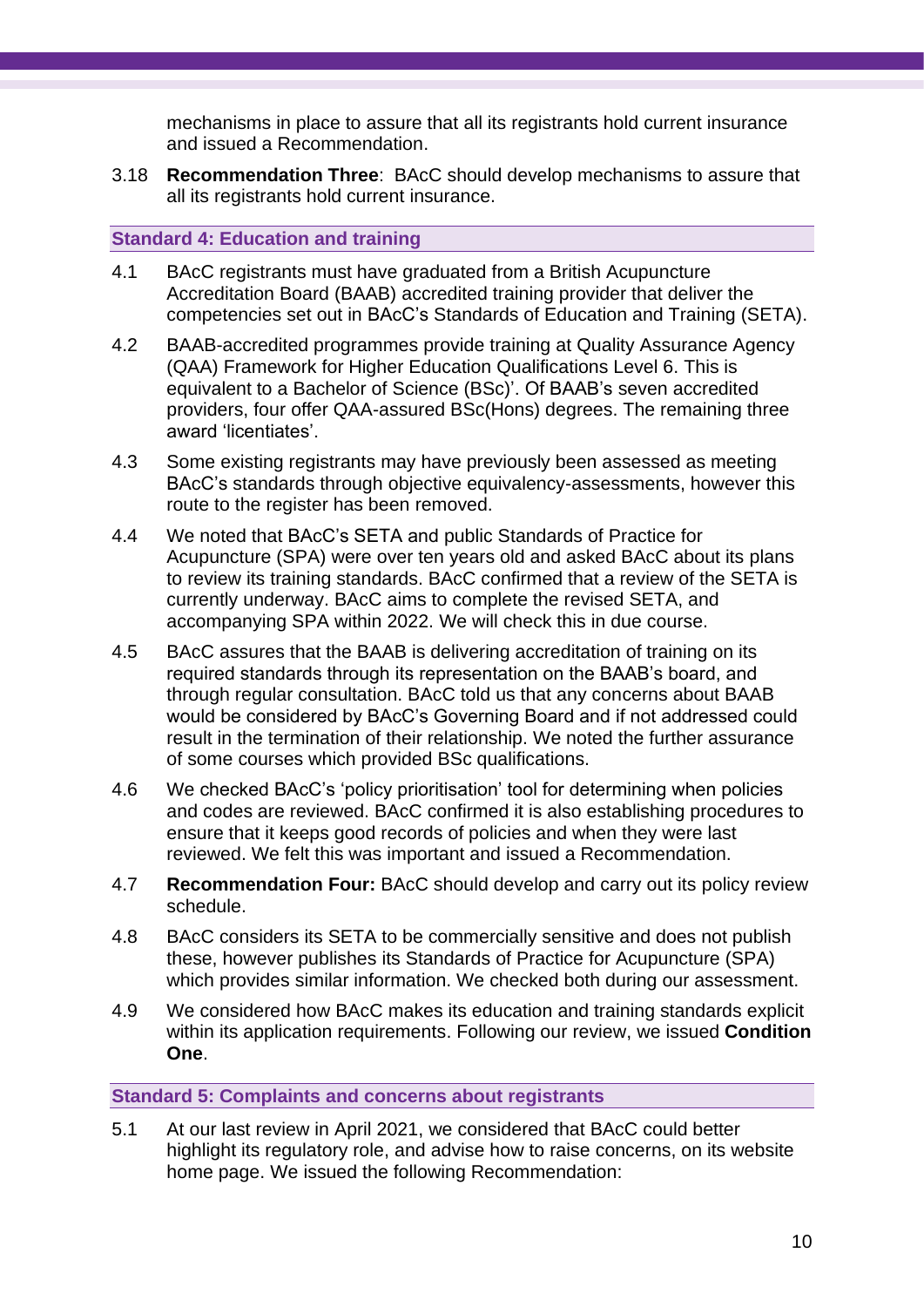- 5.2 **2021 Recommendation One:** BAcC should consider including a passage which is explicit about its regulatory and complaints handling role on its website landing page.
- 5.3 BAcC had not updated its homepage to provide this information. We were aware that BAcC was developing its new website and required them to provide this information, as part of **Condition One:**
- 5.4 **Condition 1d:** BAcC must make its regulatory and complaints handling roles clear on its website landing page.
- 5.5 We checked BAcC's complaints procedures and considered that it met our minimum requirements for this Standard. We set out some areas that could help BAcC improve its complaints handling.
- 5.6 We felt it is important that Accredited Registers have a way of making sure decisions are consistent. We considered that BAcC may benefit from development of 'Indicative Sanctions Guidance' and 'screening guidance' to assist its complaints personnel and Panels to ensure that decisions are fair, consistent and transparent.
- 5.7 **Recommendation Five:** BAcC should develop 'indicative sanctions', screening and other guidance to help assure that decisions are fair, consistent, and transparent.
- 5.8 We suggested that BAcC could consider how it could assure that it learns from the decisions of its complaints panels. Conduct, health or appeals decisions could be reviewed by its Governing Board or committees for themes arising, new risks or other lessons.
- 5.9 **Recommendation Six:** BAcC should consider how it could assure that it learns from the decisions of its complaints panels.
- 5.10 We had not observed a BAcC complaints hearing for some time. We have asked BAcC to tell us when one is next held.

**Standard 6: Governance**

- 6.1 BAcC is a Private Limited Company by guarantee and funded through registrant fees. We reviewed records from Companies House and noted that BAcC is up to date with filing records.
- 6.2 We noted that BAcC's published 2020 Annual Review highlighted financial losses resulting from the impact of the Covid-19 pandemic. BAcC had reduced its running costs to address those losses while developing its new website and membership system. We noted that BAcC's plans to rebuild its reserves, and that it appeared to have sufficient resources to operate its register and if necessary, withstand legal challenges.
- 6.3 When checking BAcC's governance arrangements we noted it did not appear to have up to date business continuity or catastrophe plans. BAcC told us it would develop these with lessons learned from its experience of the Covid-19 pandemic and its office's shift to online or remote working. We will check these in due course.
- 6.4 During the assessment we could not find a clear process to raise a complaint about BAcC. BAcC highlighted this was accessible from its Professional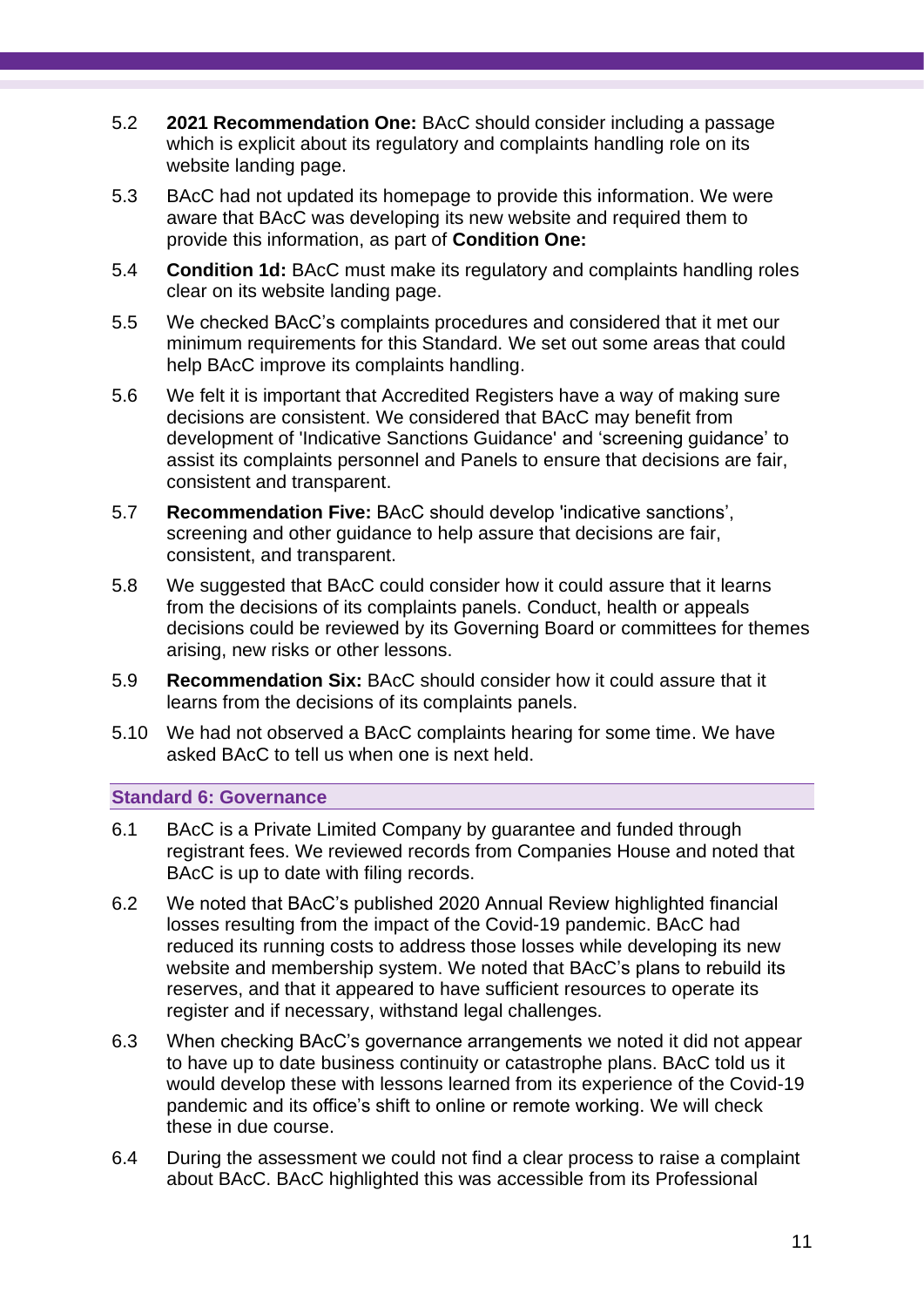codes & Complaints webpage. We will check how this link is presented on BAcC's new website.

- 6.5 We checked whether BAcC provided an organisational statement on Equality, Diversity and Inclusion (EDI), setting out its commitment to EDI and how it will promote this. BAcC advised it was developing its policy and aimed to work with registrants and staff from diverse groups to set its vision for EDI. BAcC provided its draft policy that states: 'BAcC are committed to equal opportunities for all, regardless of gender, marital status, age, physical status, or any disability, racial or ethnic origin, nationality, creed or religious belief, sexual orientation, gender identity, age, or employment status.' We will seek updates on BAcC's EDI policy and statement in due course.
- 6.6 We considered BAcC's commitment to openness and transparency, noting that information about its governance is published on its current website. BAcC allows up to two registrants or members of the public to attend public sessions of its board meetings.
- 6.7 BAcC told us that its new website will allow its registrants to access redacted Board minutes. BAcC told us that it did not aim to allow the public to access these as they may be commercially sensitive, which presented a risk to its sustainability. We understood BAcC's rationale but considered that publishing information about decisions relating to its register could promote confidence in the register, and in its leadership. We therefore issued the following Recommendation:
- 6.8 **Recommendation Seven:** BAcC should publish excerpts from its Governing Board minutes, relevant committees' meeting minutes, or other key documents, that are in the public interest

#### **Standard 7: Management of risks arising from the activities of registrants**

7.1 At the previous Annual Review, we issued the following Condition relating to BAcC's management of risks:

**2021 Condition One:** BAcC must review and update its risk matrix to ensure that risks relating to misleading advertising are adequately considered. BAcC must provide an updated version of its Risk matrix to the Accreditation team by the time of its next assessment.

- 7.2 As discussed above, we had considered concerns raised that BAcC's registrants may not have advertised in line with ASA and CAP Codes. We had noted that while BAcC did have a risk relating to advertising within its risk matrix, it may not fully capture the extent of the risk or effectiveness of the mitigating actions BAcC had in place. BAcC would be able to capture such information from, for example, its monitoring of registrants' websites.
- 7.3 BAcC provided its updated risk matrix which set out a risk that registrants' advertising may not be 'legal, decent, honest and truthful' and in line with its Code of Professional Conduct. BAcC aimed to mitigate the risk of mis-selling services by developing registrants' all-round communication, from websites to the consultation-room, so that registrants could ensure their clients were best informed.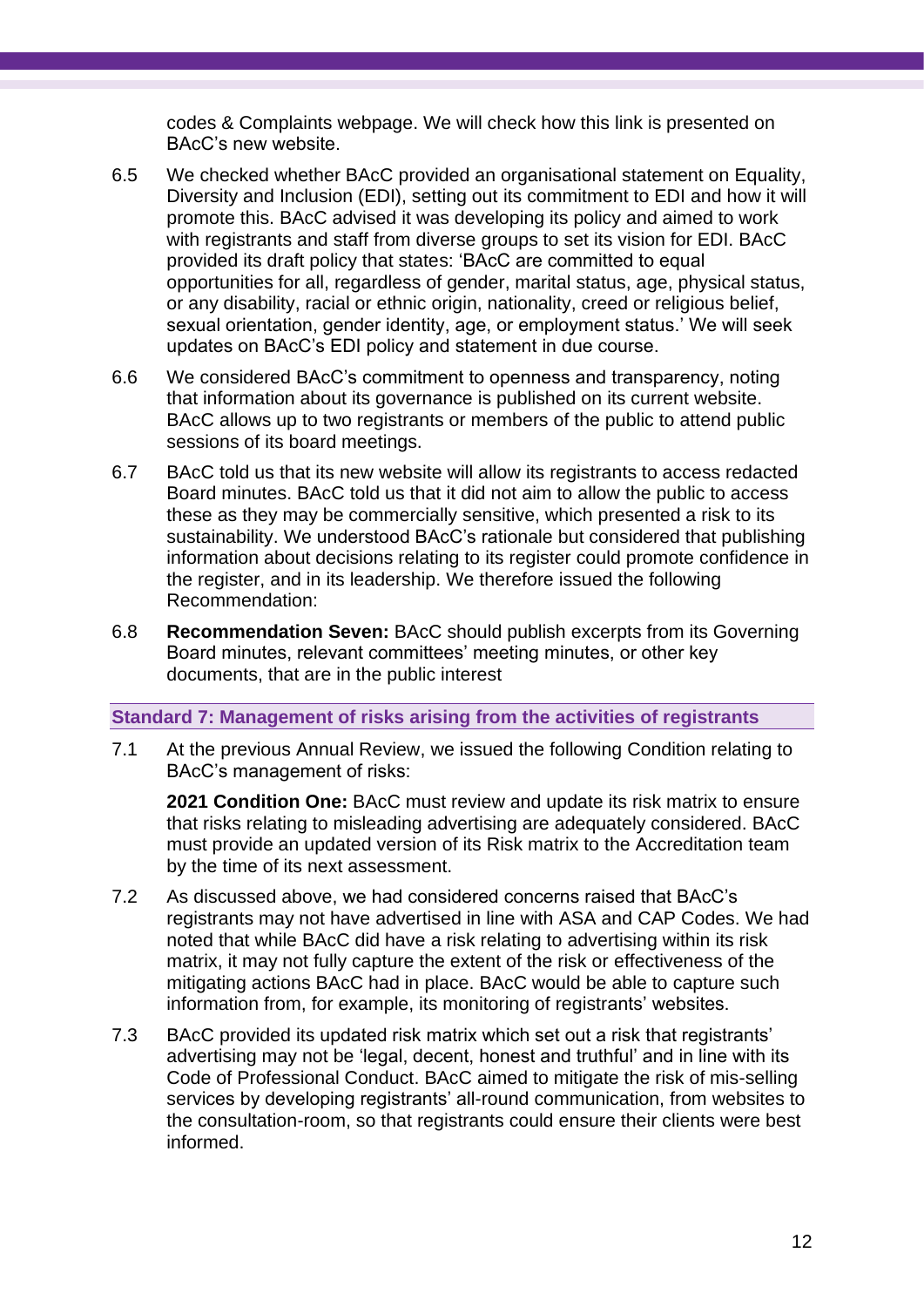- 7.4 We considered that the wording of the risk, and update, did not appear to expressly acknowledge a risk that registrants may inadvertently or deliberately advertise practices that could directly or indirectly lead to harm. We felt the risk of harm to the public should have been stated and considered within BAcC's risk matrix. We considered that BAcC should reference such risks within its matrix and include their mitigations, such as its monitoring and ability to initiate disciplinary procedures where required. We therefore issued the following amended Condition:
- 7.5 **Condition Two**: BAcC must review and update its risk matrix. The matrix must demonstrate awareness of the risk that registrants' advertising may, if unaddressed, lead to harm. BAcC must provide an updated version of its Risk matrix to the Accreditation team within three months of publication of this report.
- 7.6 We did not see evidence that BAcC's leadership regularly reviewed the risk matrix or similar tool. BAcC advised it was currently updating its policies, procedures and codes, including its practitioner risk register. The risk register would be reviewed by BAcC's Professional Standards and Regulatory Committee (PSRC) and Governing Board. We issued the following Recommendation:
- 7.7 **Recommendation Eight:** BAcC should periodically review its risk register to ensure that it is monitoring risks relating to the practice of registrants and the effectiveness of its mitigating actions.
- 7.8 We looked at how BAcC's website communicates the risks and benefits of the services offered by registrants. We noted that information about treatments offered by registrants is provided on BAcC's 'Evidence A-Z' webpages. We noted that BAcC appeared balanced in its presentation of evidence and included reviews that were both for and against the effectiveness of acupuncture when treating particular conditions.

#### **Standard 8: Communications and engagement**

- 8.1 We found that in general, BAcC provides clear and user-friendly information about itself and its role, targeted at different audiences, on its website and in social media. BAcC's homepage provides access to its standards, its published register, and FAA. We noted the comprehensive information provided about the evidence base for acupuncture, including guidance on how the strength of evidence for or against a treatment can be tested.
- 8.2 However, in the above Standards we considered that BAcC did not sufficiently set out its standards for registrants in several areas. We considered it would be appropriate for BAcC to address our findings on its new website, which was under development. These are listed within Condition One.
- 8.3 We also noted that BAcC kept many resources that many be of interest to the general public in the members-only section of its website. We suggested that BAcC may wish to periodically consider what information might be released in the public interest.
- 8.4 BAcC appeared to work collaboratively with relevant stakeholders, such as its insurance provider, to identify themes affecting registrants' practice and develop guidance around these accordingly